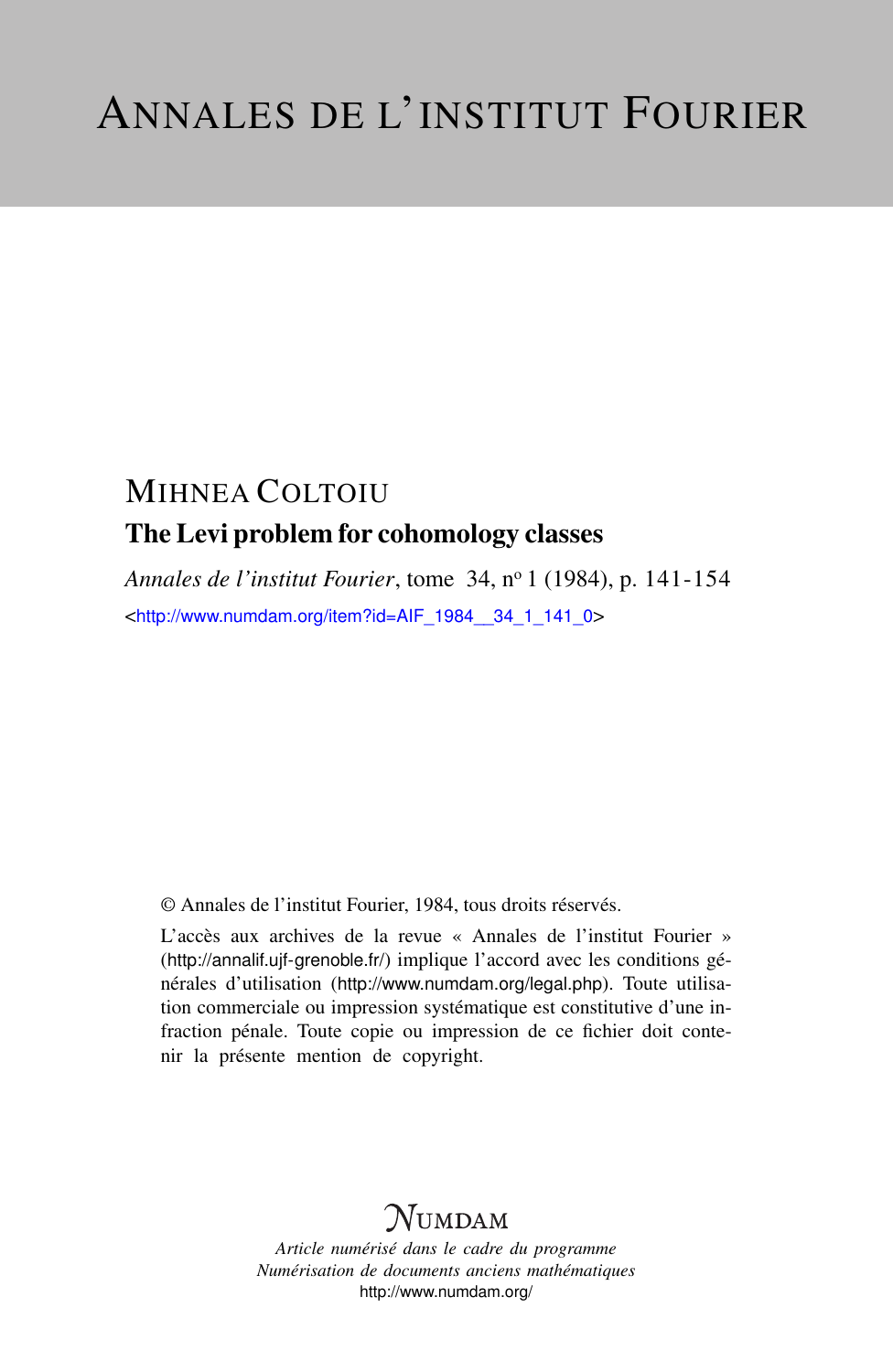# **THE LEVI PROBLEM FOR COHOMOLOGY CLASSES**

## **by Mihnea COLTOIU**

### **Introduction.**

The aim of this paper is to extend some of the results of Andreotti and Norguet from [4] to complex spaces.

The paper is divided into two paragraphs :

1) The local problem

2) The global problem

In the first paragraph we prove the following

THEOREM  $1. - Let X$  be a perfect complex space,  $Y \subseteq X$  an *open subset,*  $x_0 \in \partial Y$  *and*  $\tilde{x}$  *a sheaf which is locally free in a neighbourhood of XQ. Suppose* Y *is strongly pseudoconcave in x*<sub>0</sub> and let  $n_0 = \dim \mathfrak{O}_{X,x_0} > 0$ . Then  $H^{n_0-1}(Y, x_0, \mathcal{O}_{X,x_0})$ *contains an infinitely dimensional vector subspace all of whose* non-zero elements are not extendable in  $x<sub>0</sub>$ .

When X is a complex manifold this result was proved in [4] using a generalization of an integral formula of E. Martinelli. In the proof of Theorem 1 we use elementary results of local cohomology (one needs only supports consisting of a point) and the local structure theorems of a strongly pseudoconcave domain from [2].

The second paragraph is devoted to the generalization of Theorem 3 from [4]. More precisely we prove

THEOREM 2. - Let X be a complex space and  $Y \subset \subset X$  an *open subset which is strongly q-pseudoconvex. Suppose* Y *is strictly q-pseudoconvex in every point of* 3Y n Reg(X) *and let*  $\mathcal{F} \in \text{Coh}(X)$  such that  $\partial Y \subset \text{supp}(\mathcal{F})$ . Then there exists an *element in*  $H^{q}(Y, \mathcal{F})$  *which is not extendable in any point of*  $\partial Y$ .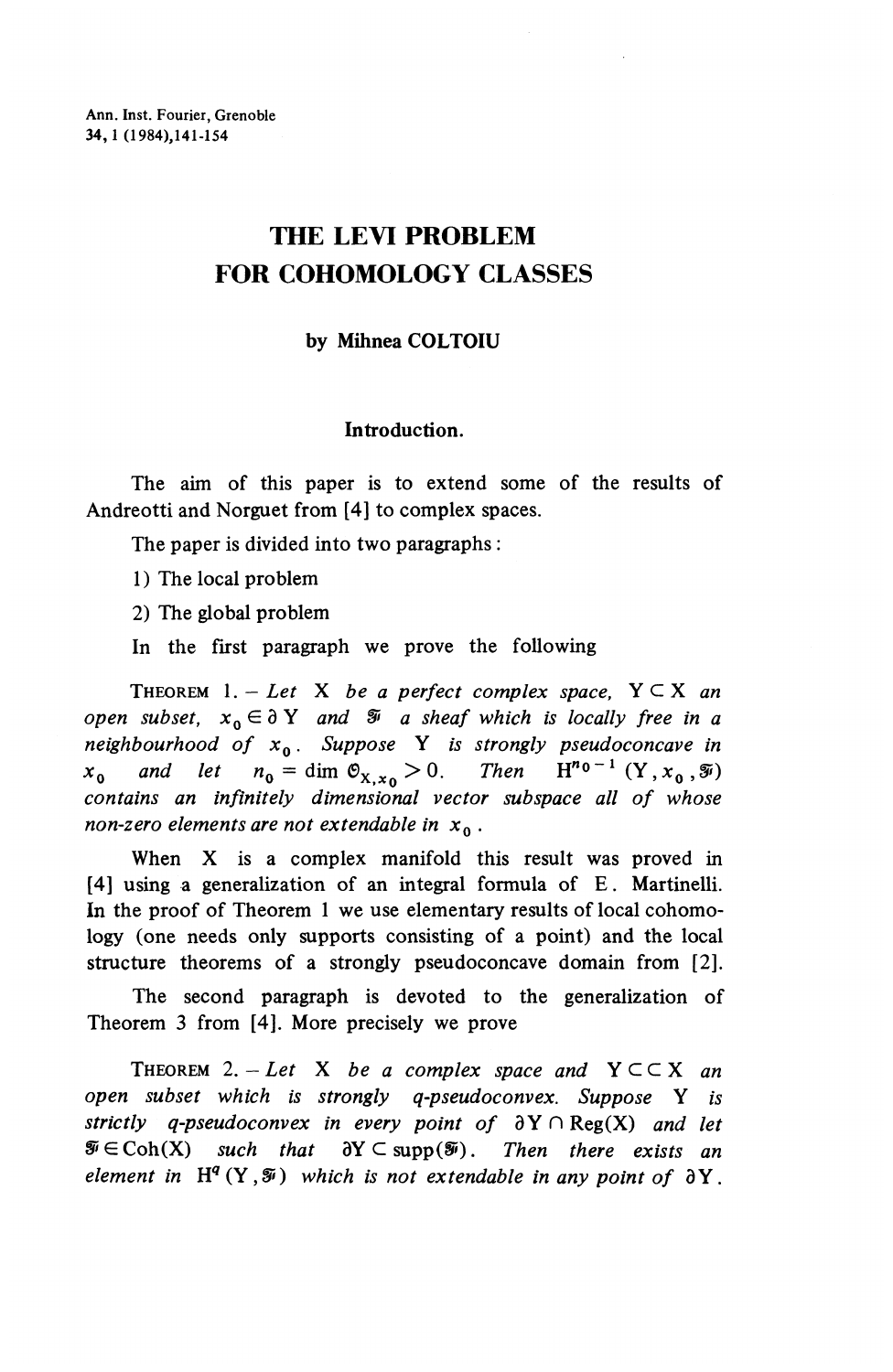We thank C. Banica for suggesting these problems and for helpful conversations.

#### **1. The local problem.**

Let us briefly recall some definitions from [4] which will be used throughout this paper.

Let *Si* be a sheaf of vector spaces on a topological space  $X, Y \subseteq X$  an open subset and  $x_0$  a point in  $\partial Y$ . Put :

$$
H'(Y, x_0, \mathcal{F}) = \lim_{U \in \mathcal{V}_{x_0}} H'(Y \cap U, \mathcal{F})
$$
  

$$
H'_+(Y \cup \{x_0\}, \mathcal{F}) = \lim_{U \in \mathcal{V}_{x_0}} H'(Y \cup U, \mathcal{F})
$$
  

$$
H'(x_0, \mathcal{F}) = \lim_{U \in \mathcal{V}_{x_0}} H'(U, \mathcal{F})
$$

where  $v_{x_0}$  = the set of all open neighbourhoods U of  $x_0$  in X. We have  $H^0(x_0, \tilde{y}) = \tilde{y}_{x_0}$  and  $H'(x_0, \tilde{y}) = \{0\}$  for  $r \ge 1$ (cf. [6, pp. 192-193]). Consider the natural restriction maps :

$$
r_1: H^r(x_0, \mathcal{F}) \longrightarrow H^r(Y, x_0, \mathcal{F})
$$
  

$$
r_2: H^r_+(Y \cup \{x_0\}, \mathcal{F}) \longrightarrow H^r(Y, \mathcal{F}).
$$

An element in  $H'(Y,x_0,\mathcal{F})$  (in  $H'(Y,\mathcal{F})$ ) will be called extendable in  $x_0 \in \partial Y$  if it belongs to the image of the map  $r_1$  $(r<sub>2</sub>$  respectively).

Suppose now that  $X$  is a complex space. We say that  $Y$  is strongly pseudoconcave in  $x_0$  if there exist an open neighbourhood U of  $x_0$  in X and  $\varphi \in C^{\infty}(U, R)$  a strongly plurisubharmonic function such that  $U \cap Y = \{x \in U | \varphi(x) > \varphi(x_0)\}\.$ 

If  $x_0 \in \text{Reg}(X)$  we say that Y is strictly q-pseudoconvex in *XQ* if there exist an open neighbourhood U of *XQ* and  $\varphi \in C^{\infty}(U, R)$  such that:

- i)  $(d\varphi)_{x_0} \neq 0$
- ii)  $U \cap Y = \{x \in U | \varphi(x) \leq \varphi(x_0)\}\$

iii) the restriction of the Levi form  $\mathcal{L}(\varphi)$  to the analytic tangent hyperplane to  $\partial Y$  at  $x_0$  is nondegenerate and admits precisely q strictly negative eigenvalues.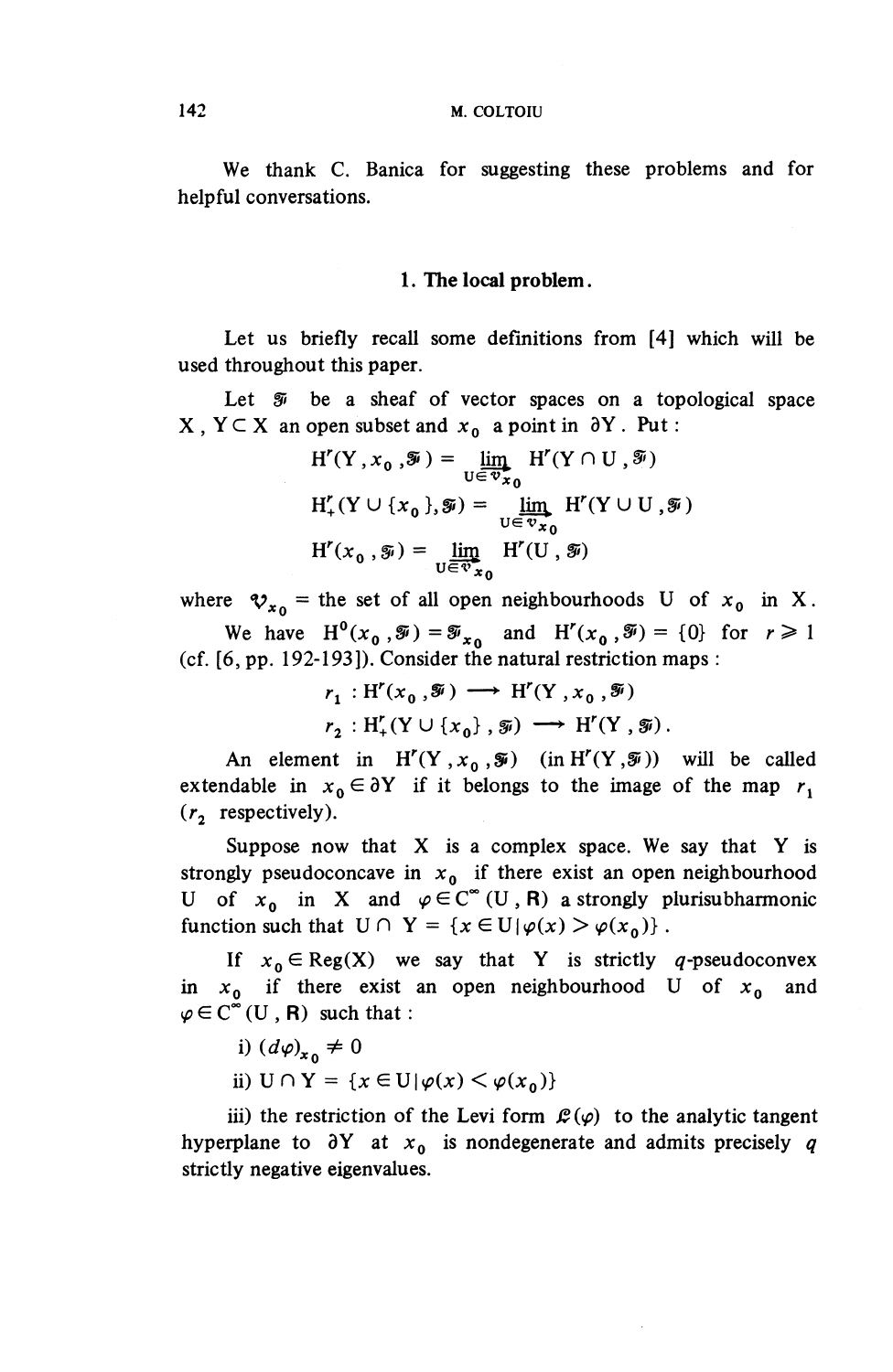Let us also recall that a complex space X is called perfect if  $\mathfrak{O}_x$ . is Cohen-Macauley for any  $x \in X$ . We denote by  $H^1_{x}(X, \cdot)$ the cohomology groups with support in  $\{x_0\}$ . In order to prove Theorem 1 we shall need the following statement

PROPOSITION 1. - *Let* X *be a perfect complex space (not necessarily reduced),*  $x_0 \in X$  and  $n_0 = \dim \mathfrak{S}_{X,x_0} > 0$ . purposes the necessarily reduced),  $x_0 \in X$  and  $n_0 = \dim \mathfrak{S}_{X,x_0} > 0$ .  $L_{x_0} = \lim_{U \in \mathcal{D}_{x_0}} H_{x_0}^{n_0}(U, \mathcal{O}_X)$ . Then dim<sub>c</sub>  $L_{x_0} = \infty$ .

The above proposition is an immediate consequence of [5, pp. 86, Corollaire 4.5.].

*Remark* 1. – If  $U \in \mathcal{V}_{x_0}$  we have the exact sequence  $H^{n_0-1}(U, \mathcal{O}_X) \longrightarrow H^{n_0-1}(U\backslash\{x_0\}, \mathcal{O}_X)$  $\longrightarrow H^{n}_{x_0}(U,\mathfrak{O}_X) \longrightarrow H^{n_0}(U,\mathfrak{O}_X).$ 

Taking inductive limit we get

$$
L_{x_0} \cong H^{n_0-1}(X \setminus \{x_0\}, x_0, \mathfrak{S}_X) \text{ for } n_0 \ge 2.
$$

THEOREM  $1. - Let X$  be a perfect complex space,  $Y \subseteq X$  an *open subset,*  $x_0 \in \partial Y$  and  $\tilde{x}$  a sheaf which is locally free in a neigh*bourhood of XQ . Suppose* Y *is strongly pseudoconcave in XQ and let*  $n_0 = \dim \mathfrak{S}_{\mathbf{X} \times \mathbf{Y}} > 0$ . Then  $\mathbf{H}^{n_0-1}(\mathbf{Y}, \mathbf{x}_0, \mathbf{Y})$  contains an *let*  $n_0 = \dim \mathcal{O}_{X,x} > 0$ . Then  $H^{n_0-1}(Y, x_0, \mathcal{F})$  contains an infinitely dimensional vector subspace all of whose non-zero elements *are not extendable in XQ* .

*Proof.* – Obviously, we may suppose  $\mathcal{F} = \mathcal{O}_X$ . Since the problem is local we also may suppose that X is a closed analytic subset of some open set  $G \subset \mathbb{C}^N$  and that

$$
Y = \{x \in X | \varphi(x) > \varphi(x_0)\}\,
$$

where  $\varphi \in C^{\infty}(G, R)$  is a strongly plurisubharmonic function.

Writing the Taylor expansion of  $\varphi$  at  $x_0$  we get:

$$
\varphi(x) = \varphi(x_0) + 2 \operatorname{Ref}(x) + \mathcal{L}(\varphi)(x) + O(||x - x_0||^3)
$$

where f is a polynomial of degree two in x and  $\mathcal{L}(\varphi)$  is the Levi form. Let  $g = f|_{x}$  and  $Z_0 = \{x \in X | g(x) = 0\}$ .

Replacing G by a smaller subset we may suppose that  $Z_0 \setminus \{x_0\} \subseteq Y$ . Moreover, using the perturbation argument in [7, pp. 357-358], we may suppose that the image of g in  $\mathcal{O}_{x}$ , is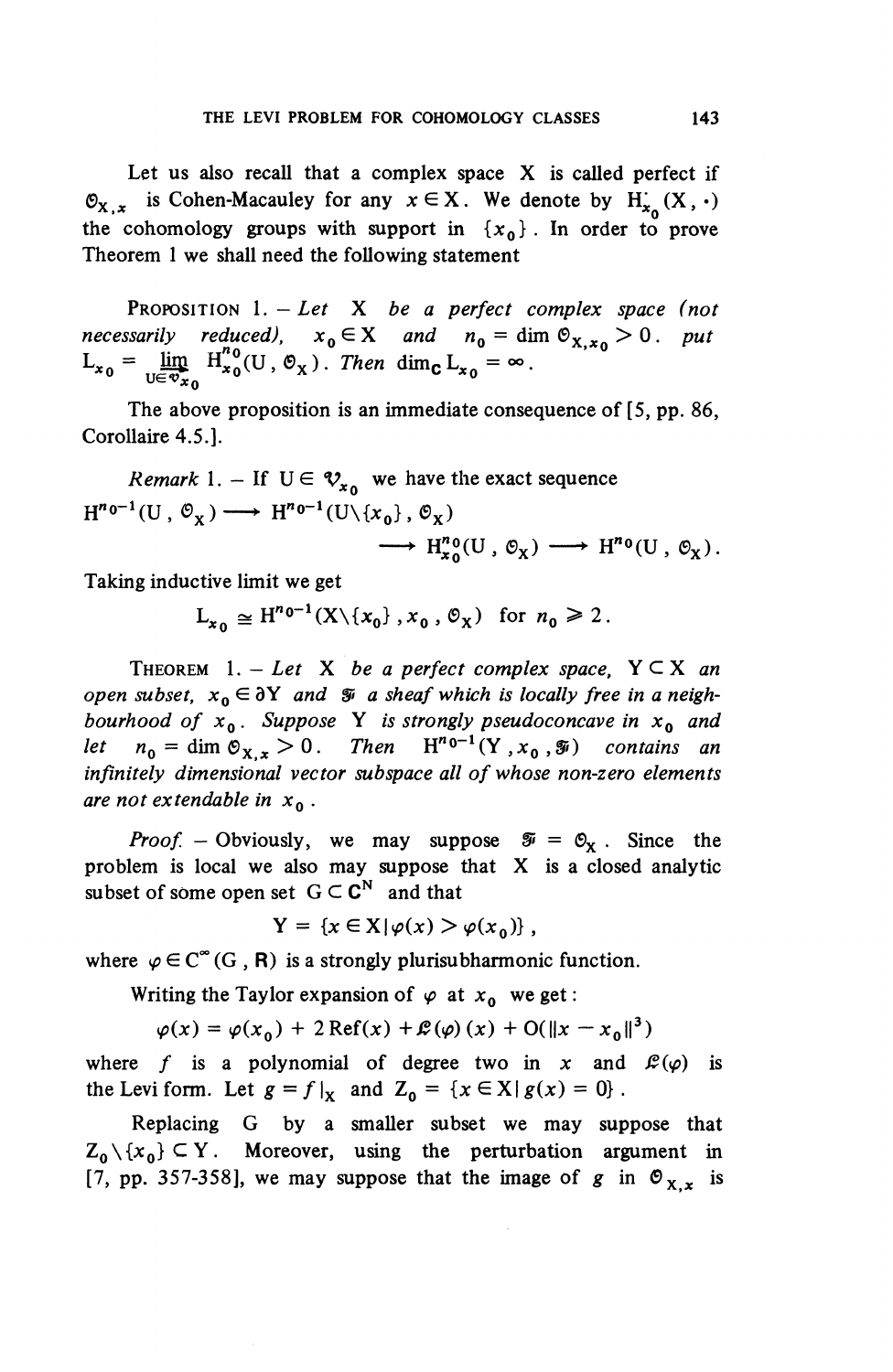not a zero-divisor for any  $x \in X$ . Consider the space  $(Z_0, \mathcal{O}_{Z_0})$ where  $\mathfrak{O}_{Z_0} = \mathfrak{O}_X/g \mathfrak{O}_X$ . Since X is a perfect space and the image of g in  $\mathcal{O}_{X,x}$  is not a zero-divisor for any  $x \in X$  it follows that  $(Z_0, \overline{Q_2})$  is also perfect

Put  $n_0 = \dim \mathfrak{S}_{X,x_0}$ , hence  $n_0 - 1 = \dim \mathfrak{S}_{Z_0,x_0}$ , and that  $(Z_0, \Theta_{Z_0})$  is also perfect.<br>
Put  $n_0 = \dim \Theta_{X,x_0}$ , hence  $n_0 - 1 = \dim \Theta_{Z_0,x_0}$ , and<br>
let  $L_{x_0} = \lim_{U' \in \Psi_{x_0}^*} H_{x_0}^{n_0 - 1} (U', \Theta_{Z_0})$  where  $\mathcal{V}_{x_0}' =$  the set of all open neighbourhoods U' of  $x_0$  in  $Z_0$ .

Consider the exact sequence of sheaves on Y

$$
0 \longrightarrow \mathcal{O}_X \xrightarrow{\cdot \mathcal{S}} \mathcal{O}_X \longrightarrow \mathcal{O}_{Z_0} \longrightarrow 0. \tag{1}
$$

If  $U \subset X$  is an open neighbourhood of  $x_0$ , then (1) together with the long exact sequence of cohomology provide the exact sequence

$$
H^{q}(Y \cap U, \mathcal{O}_{X}) \longrightarrow H^{q}(U' \setminus \{x_{0}\}, \mathcal{O}_{Z_{0}}) \longrightarrow H^{q+1}(Y \cap U, \mathcal{O}_{X})
$$
\n(2)

where  $U' = U \cap Z_0$  (recall that by choice of  $Z_0$  we have  $Y \cap U' = U' \setminus \{x_{0}\}\).$ 

Consider first the case  $n_0 \ge 3$ . Making  $q = n_0 - 2$  in (2) and taking inductive limit we get the exact sequence

$$
H^{n_0-2}(Y, x_0, \mathcal{O}_X) \longrightarrow H^{n_0-2}(Z_0 \setminus \{x_0\}, x_0, \mathcal{O}_{Z_0})
$$
  

$$
\longrightarrow H^{n_0-1}(Y, x_0, \mathcal{O}_X).
$$
 (3)

By [2, Théorème 9] we get  $H^{n_0-2}(Y, x_0, \mathcal{O}_X) = 0$ . Since By [2, Théorème 9] we get  $H^{n_0-2}(Y, x_0, \mathcal{O}_X) = 0$ . Since  $H^{n_0-2}(Z_0 \setminus \{x_0\}, x_0, \mathcal{O}_{Z_0}) \cong L_{x_0}$ , Proposition 1 implies that  $\dim_{\mathbf{C}} H^{n_0-1}(Y, x_0, \mathcal{O}_X) = \infty$  hence the theorem is proved for  $n_{\rm o} \geqslant 3$ .

For  $n_0 = 1$  the theorem is obvious, hence to conclude the proof we only have to deal with the case  $n_0 = 2$ . If  $U \subset X$  is an open neighbourhood of  $x_0$ , then by (1) and the long exact sequence of cohomology we get the exact sequence

 $H^0(Y \cap U, \mathcal{O}_X) \longrightarrow H^0(U' \setminus \{x_0\}, \mathcal{O}_{Z_0}) \longrightarrow H^1(Y \cap U, \mathcal{O}_X)$ where  $U' = U \cap Z_0$ .  $(4)$ 

By [2, Théorème 10] there exists a fundamental system of Stein neighbourhoods U of  $x_0$  in X such that the restriction map  $H^0(U, \mathcal{O}_X) \longrightarrow H^0(Y \cap U, \mathcal{O}_X)$  is bijective. The commutative diagram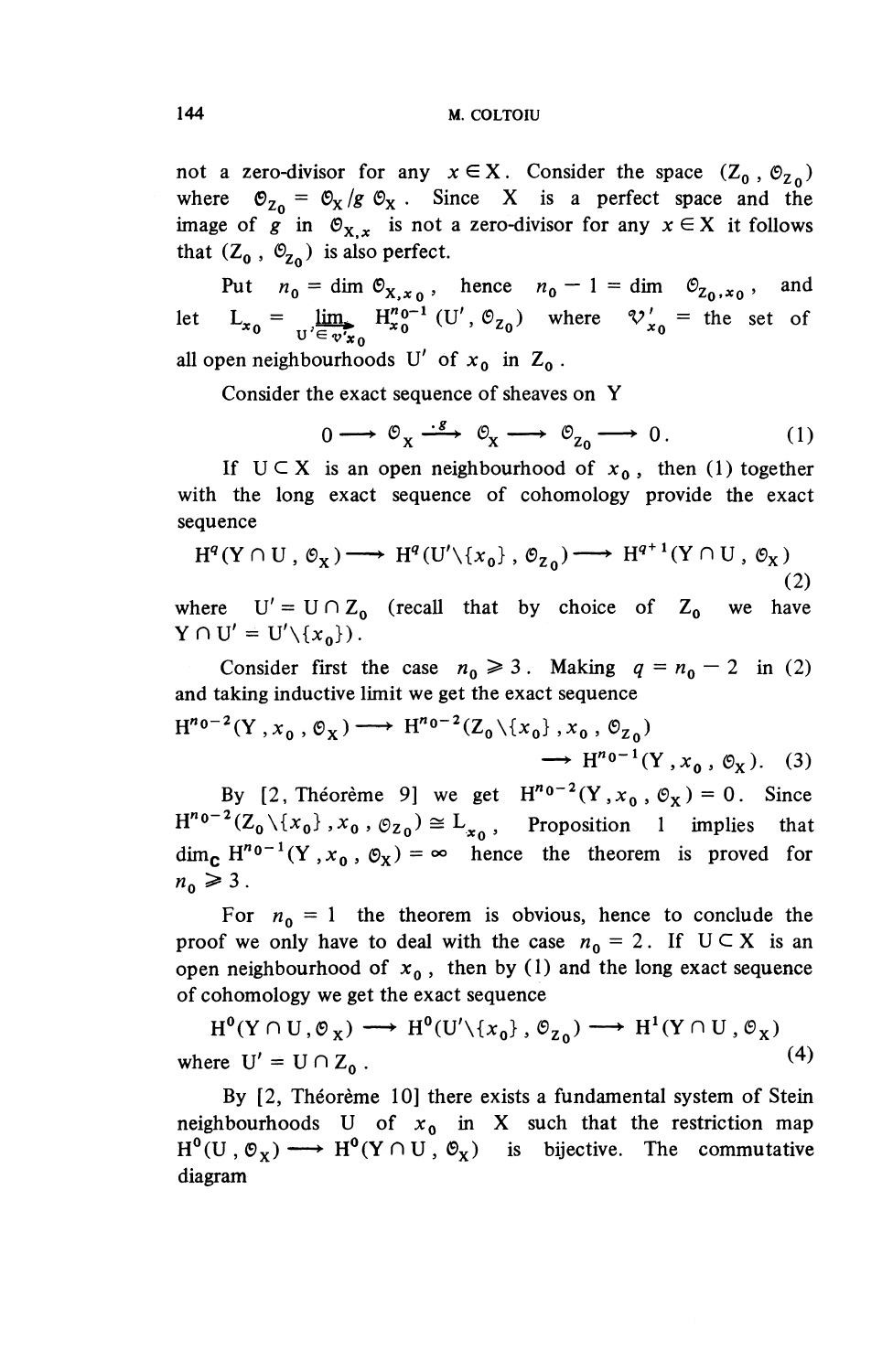$$
H^{0}(U, \mathcal{O}_{X}) \xrightarrow{\sim} H^{0}(Y \cap U, \mathcal{O}_{X})
$$
  

$$
\downarrow \qquad \qquad \downarrow
$$
  

$$
H^{0}(U', \mathcal{O}_{Z_{0}}) \longrightarrow H^{0}(U' \setminus \{x_{0}\}, \mathcal{O}_{Z_{0}})
$$

and the surjectivity of the map  $H^0(U, \mathcal{O}_X) \longrightarrow H^0(U', \mathcal{O}_{Z_0})$ imply that

Im(H<sup>0</sup>(Y 
$$
\cap
$$
 U,  $\varnothing_{X}$ )  $\longrightarrow$  H<sup>0</sup>(U' $\{x_{0}\}, \varnothing_{Z_{0}})$ )  
= Im(H<sup>0</sup>(U',  $\varnothing_{Z_{0}}$ )  $\longrightarrow$  H<sup>0</sup>(U' $\{x_{0}\}, \varnothing_{Z_{0}})$ ),

hence there is a natural injection  $H^1_{x_0}(U', \mathcal{O}_{Z_0}) \longrightarrow H^1(Y \cap U, \mathcal{O}_X)$ . Taking inductive limit it follows that the map  $L_{x_0} \longrightarrow H^1(Y, x_0, \mathcal{O}_X)$ is injective, hence by Proposition 1 we get dim<sub>c</sub>  $H^1(Y, x_0, \mathcal{O}_X) = \infty$ , and we are done.

COROLLARY 1<sup>[4</sup>, Proposition 6]. – Let Y be an open subset *of a complex manifold*  $X$ ,  $x_0 \in \partial Y$  *and suppose* Y *is strictly q-pseudoconvex in XQ . Let Sf be a sheaf which is locally free in a* neighbourhood of  $x_0$ . Then  $H^q(Y, x_0, \mathcal{F})$  contains an infini*tely dimensional vector subspace all of whose non-zero elements are not extendable in XQ* .

*Proof.* – We may suppose  $\mathcal{F} = \mathcal{O}_x$  and  $q > 0$  (the case  $q = 0$  is obvious).

By definition of strictly  $q$ -pseudoconvexity it immediately follows that :

i) Y is strongly  $q$ -pseudoconvex in a neighbourhood of  $x_0$ .

ii) In some neighbourhood of  $x_0$  there exists an analytic submanifold B containing  $x_0$  such that dim  $B = q + 1$  and  $B \cap Y$  is strongly pseudoconcave in  $x_0$ . By [2, Théorème 5] we deduce that the map

 $H^q(Y, x_0, \mathcal{O}_X) \longrightarrow H^q(B \cap Y, x_0, \mathcal{O}_B)$ 

is surjective and using Theorem 1 we get dim<sub>c</sub>  $H^{q}(Y,x_{0},\mathcal{O}_{X}) = \infty$ .

*Remark* 2. – Let  $\varphi$  be a strongly plurisubharmonic function in some neighbourhood U of the origin in  $C^n$  ( $n \ge 2$ ),  $(d\varphi)_0 \ne 0$ and put  $Y = \{z \in U | \varphi(z) > \varphi(0)\}\$ . In suitable coordinates the Taylor expansion of  $\varphi$  at 0 has the form

$$
\varphi(z) = \varphi(0) + 2 \operatorname{Re} z_1 + \sum_{1 \le j, k \le n} \frac{\partial^2 \varphi}{\partial z_j \partial \overline{z}_k} (0) z_j \overline{z}_k + O(||z||^3).
$$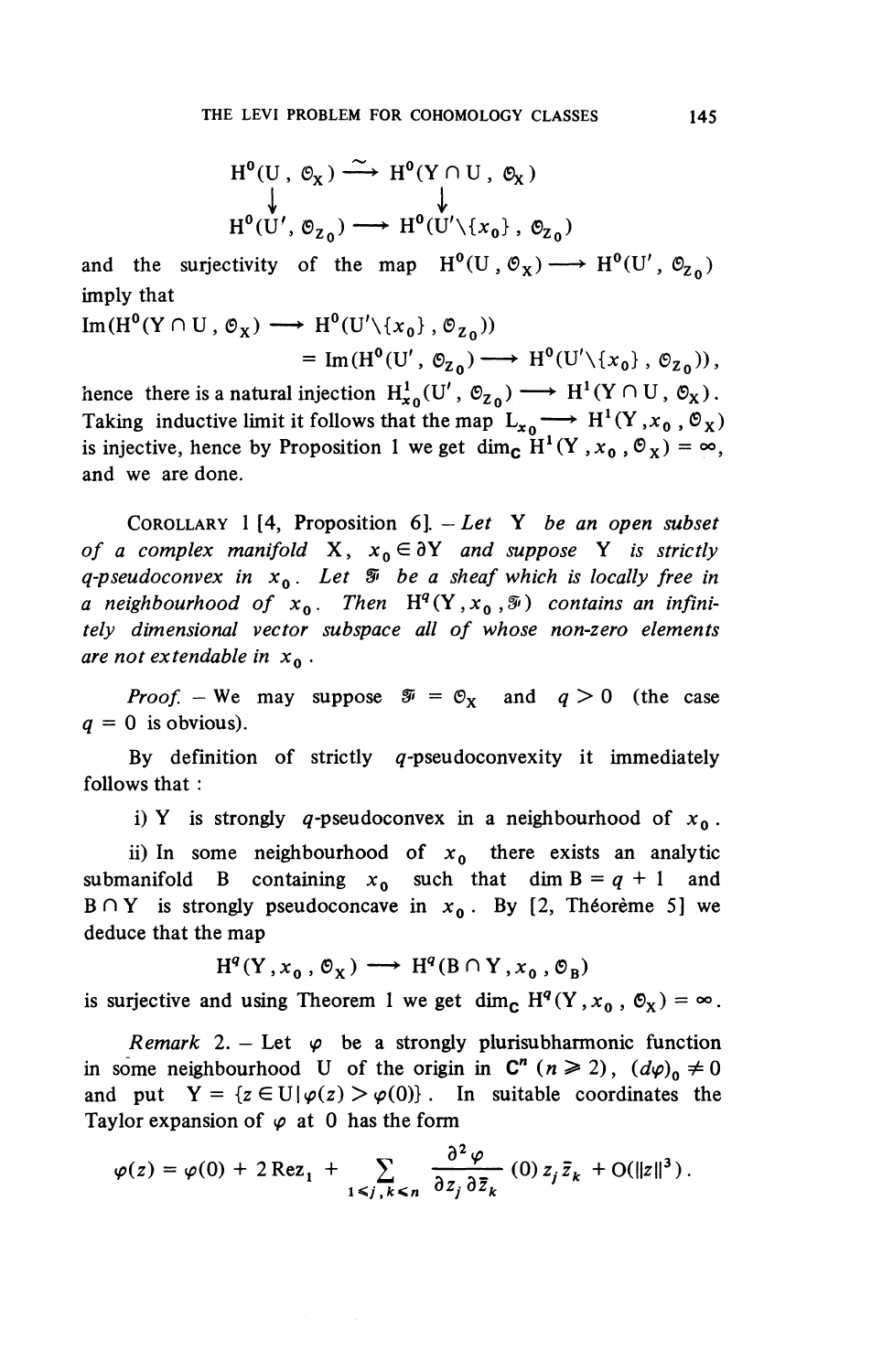Put exactly as in [4]

$$
\psi_{\alpha} = \left(\sum_{1 \leq j \leq n} z_j^{\alpha_j} \overline{z}_j^{\alpha_j}\right)^{-n} \sum_{1 \leq j \leq n} (-1)^{j-1} \overline{z}_j^{\alpha_j} \bigwedge_{\substack{1 \leq k \leq n \\ k \neq j}} d(\overline{z}_k^{\alpha_k}).
$$

By [4, Proposition 5] it follows that the images of the differential forms  $\psi_{\alpha+1}$  ( $\alpha \in \mathbb{N}^n$ ) in  $H^{n-1}(Y \cap U, \emptyset)$  are linearly independent. Let M be the linear span of the above images.

We shall now investigate the relation between M and the vector space considered in the proof of Theorem 1 (which we denote now by  $L_1$ ). Recall that  $L_1$  is the kernel of the map  $\alpha_1$  = multiplication by  $z_1$ ,

$$
\alpha_1: \mathrm{H}^{n-1}(\mathrm{Y} \cap \mathrm{U}, \mathbf{0}) \longrightarrow \mathrm{H}^{n-1}(\mathrm{Y} \cap \mathrm{U}, \mathbf{0}).
$$

In the same way we define  $\alpha_k$  = multiplication by  $z_1^k$ ,

 $\alpha_k$  :  $H^{n-1}$  (Y  $\cap$  U  $, \emptyset$ )  $\longrightarrow$   $H^{n-1}$  (Y  $\cap$  U  $, \emptyset$ )

and put  $L_k = \ker \alpha_k$ ,  $L = \bigcup_{k=1}^{\infty} L_k$ . We claim that  $M \subset L$ . To prove this inclusion we use the relation  $z_1^{\alpha_1} \psi_\alpha = \bar{\partial} \mu_\alpha$  where

$$
\mu_\alpha = \frac{1}{n-1}\Big(\sum_{1\leq j\leq n} z_j^{\alpha_j} \bar{z}_j^{\alpha_j}\Big)^{1-n}\,\wedge\,\sum_{2\leq j\leq n}\,(-\,1)^j\,\bar{z}_j^{\alpha_j}\,d(\bar{z}_k^{\alpha_k})\,.
$$

This equality shows that the image of  $\psi_{\alpha+1}$  in  $H^{n-1}(Y\cap U, \Theta)$ is contained in  $L_{\alpha_1+1}$ , hence  $M \subset L$ .

### **2. The global problem.**

a) Let U be an open subset of  $C^n$  and  $\varphi \in C^{\infty}(U, R)$ . Recall that  $\varphi$  is called strongly q-pseudoconvex  $(0 \leq q \leq n - 1)$ if the Levi form  $\mathcal{L}(\varphi)$  has at least  $(n-q)$  strictly positive eigenvalues at any point in U. Using local embeddings in the Zarisky tangent space one easily extends the notion of strongly  $q$ -pseudoconvex function in the case of complex spaces (for details see [1, pp. 12-13]).

*Remark* 3. – Let X be a complex space and  $\varphi: X \longrightarrow \mathbb{R}$ a strongly q-pseudoconvex function. For any  $x \in X$  put  $\mu(x) = \min \dim X^i_x$  where  $X^i_x$  are the irreducible components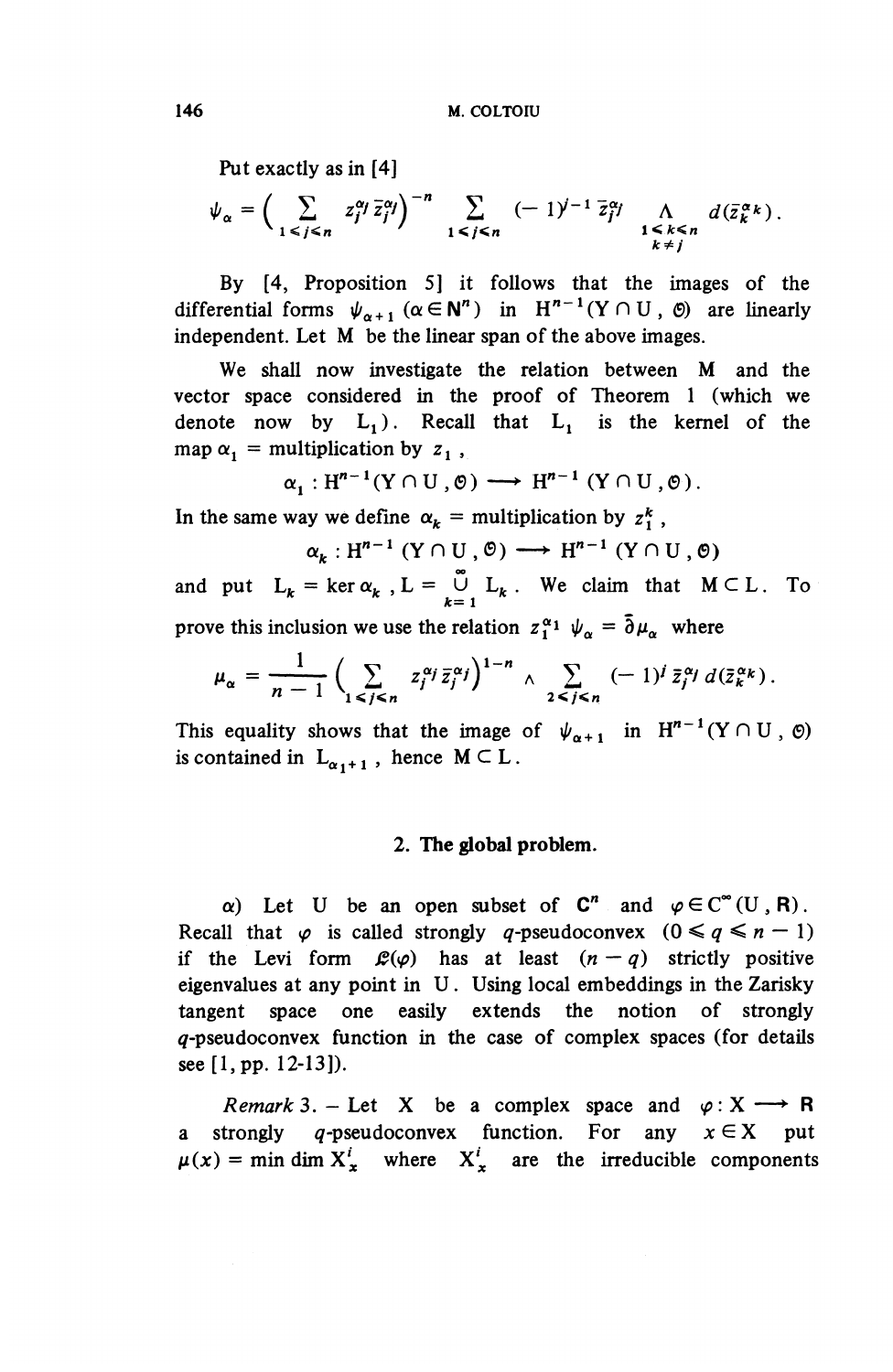of  $X_r(X_r)$  denotes the germ of X in x). From the above definitions it immediately follows that  $q < \min_{x \in X} \mu(x)$ .

To state our theorem recall the following definition : an open subset  $Y \subset \subset X$  is called strongly q-pseudoconvex if there exist an open neighbourhood V of  $\partial Y$  and  $\varphi \in C^{\infty}(V, R)$  a strongly *q*-pseudoconvex function such that  $V \cap Y = \{x \in V | \varphi(x) \leq 0\}$ .

If  $\mathcal{F} \in \text{Coh}(X)$  and  $Y \subset \subset X$  is strongly q-pseudoconvex we have [2, Theoreme 11] dim<sub>c</sub> H'(Y,  $\mathcal{F}$ ) <  $\infty$  if  $r \geq q + 1$ .

As we already annouced in the introduction the aim of this paragraph is to prove the following

THEOREM 2.  $-$  Let X be a complex space and  $Y \subset \subset X$  an *open subset which is strongly q-pseudoconvex. Suppose* Y *is strictly q-pseudoconvex in every point of*  $\partial Y \cap Reg(X)$  and let  $\mathcal{F} \in Coh(X)$  $such$  that  $\partial Y \subset \text{supp}(\mathcal{Y})$ . Then there exists an element in  $H^{q}(Y, \mathcal{F})$  which is not extendable in any point of  $\partial Y$ .

 $\beta$ ) LEMMA 1. - Let Y  $\subset \subset X$  be an open subset such that Y *is strongly q-pseudoconvex and let* A C X *be an analytic closed subset such that* dim<sub>x</sub>  $A \leq dim$ *x K for any*  $x \in A$ *. Then*  $\partial Y \setminus A$  *is* dense in  $\partial Y$ .

*Proof.* – Let V be an open neighbourhood of  $\partial Y$  and  $\varphi \in C^{\infty}(V, R)$  a strongly q-pseudoconvex function such that  $V \cap Y = \{x \in V | \varphi(x) < 0\}$ . Let's make a couple of remarks :

1) For any point  $x \in A$  with  $X_x$  irreducible there exists a fundamental system of open neighbourhoods  $(U_i)_{i\in\mathbb{N}}$  of x such that  $U_i \backslash A$  is connected.

2) For any point  $x \in \partial Y$  there exists a germ of analytic set Q<sub>r</sub> passing through x, dim<sub>x</sub>  $Q_x \ge 1$  and  $\varphi|Q_x$  is strongly plurisubharmonic.

Assertion 1) is well known and 2) may be deduced from [8, pp. 46, Corollary 4] using the condition  $q < \min_{x \in \partial Y}$  dim  $\mathcal{O}_{X,x}$ (which is a consequence of Remark 3). Let's show now that  $\partial Y \setminus A$ is dense in  $\partial Y$ .

a) Take first  $x_0 \in \partial Y \cap A$  such that  $X_{x_0}$  is irreducible and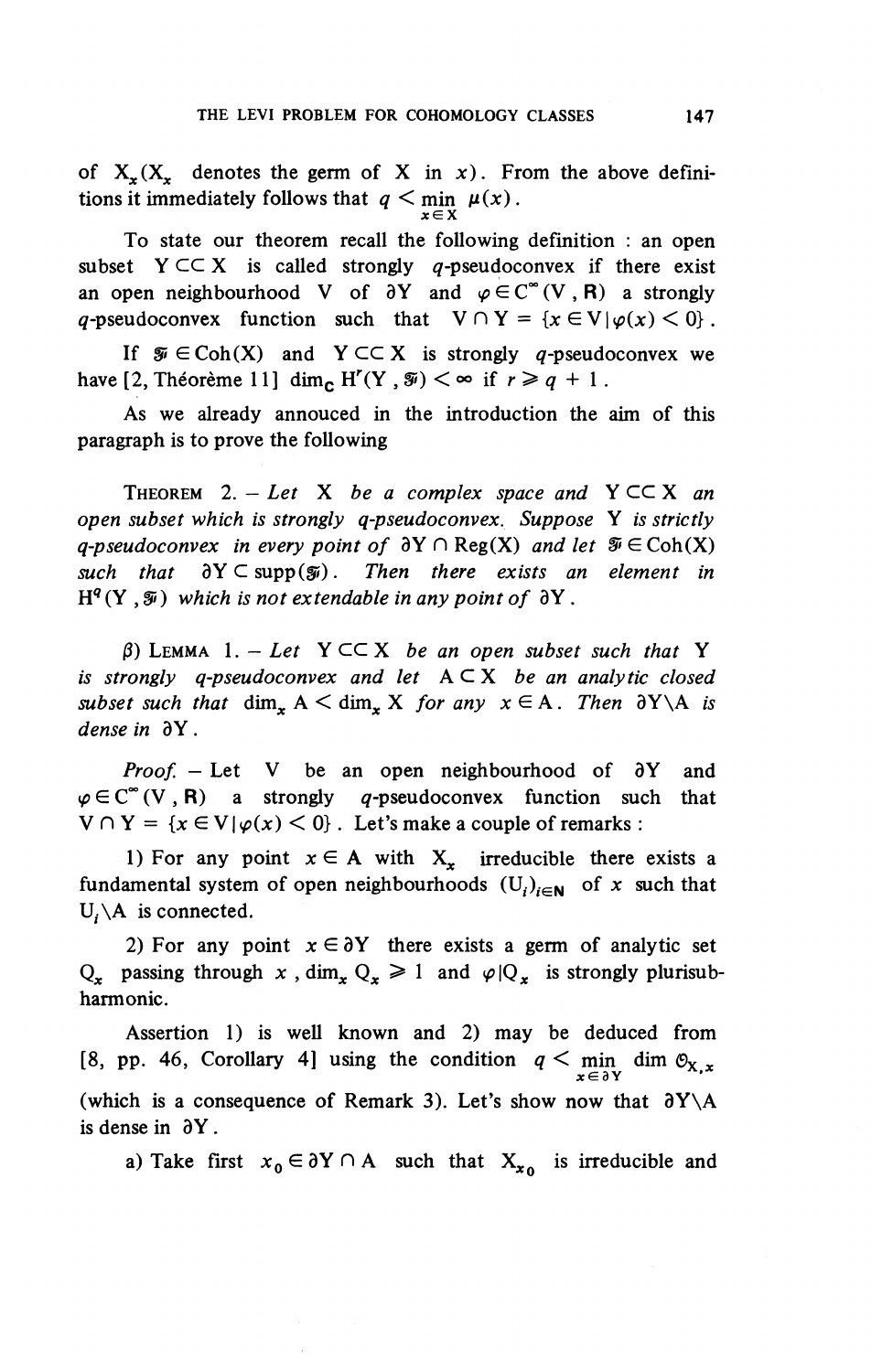let  $(U_i)_{i\in\mathbb{N}}$  be a fundamental system of open neighbourhoods of  $x_0$ such that  $U_i \setminus A$  is connected and  $U_i \subset V$ . We must prove that for any *i*  $\partial Y \cap U$ ,  $\oint A \cap U$ ,. If there existed an *i*<sub>0</sub> such that  $\partial Y \cap U_{i_0} \subset A \cap U_{i_0}$  we would get

 $U_{i_0} \setminus A = [(U_{i_0} \cap Y) \setminus A] \cup [(U_{i_0} \cap C \overline{Y}) \setminus A]$ 

and since  $U_{i_0} \setminus A$  is connected we would get  $(U_{i_0} \cap \mathbf{C} \ \overline{Y}) \setminus A = \emptyset$ , hence  $U_{i_0} \subset Y$ . In particular we would have  $\varphi \leq 0$  on  $U_{i_0}$ .

Since  $\varphi(x_0) = 0$  and  $\varphi|_{Q_{x_0}}$  is strongly plurisubharmonic the maximum principle yields a contradiction and we are done.

b) Take now  $x_0 \in \partial Y \cap A$  and suppose that  $X_{x_0}$  is not irreducible. Let  $X_{x_0} = \bigcup_{i=1}^{k_0} X_{x_0}^i$  be the decomposition of  $X_{x_0}$ into irreducible components. One may easily deduce that there exist  $i_0 \in \{1, \ldots, k_0\}$  and an open neighbourhood  $U = U(x_0)$ of  $x_0$  such that  $X_{x_0}^{i_0}$  is induced in U by an irreducible subspace  $Z = Z(x_0)$  with  $x_0 \in \partial(Y \cap Z)$ . On the other hand by Remark 3 we get that  $q < \dim Z$ . If we put  $A' = A \cap Z$  and  $\varphi' = \varphi|_{z}$  it follows that dim  $A' <$  dim Z and  $\varphi'$  is strongly q-pseudoconvex. Hence there exists a germ of analytic set  $Q'_{x_0}$  passing through  $x_0$ with  $\dim_{x_0} Q'_{x_0} \ge 1$ ,  $Q'_{x_0} \subset Z$  and  $\varphi'|_{Q'_{x_0}}$  is strongly plurisubharmonic. Since  $Z_{x_0}$  is irreducible the same reasoning as in a) shows that we may find a sequence  $(x_n)_{n \in \mathbb{N}}$ ,  $x_n \longrightarrow x_0$  and  $x_n \in \partial(Y \cap Z) \backslash A'$ . Lemma 1 is completely proved.

COROLLARY 2.  $-$  Let Y  $\subset \subset X$  be an open subset such that Y *is strongly q-pseudoconvex and let*  $\mathcal{F} \in \text{Coh}(X)$  *such that*  $\partial Y \subset \text{supp}(\mathcal{F})$ . Then there exists an open subset  $D \subset X$  such *that :*

a)  $D \subset Reg(X)$ 

b)  $\mathfrak{F}|_{\mathcal{D}}$  *is locally free of* rank  $\geq 1$  (the rank not being *necessarily constant)*

c)  $\partial Y \cap D$  *is dense in*  $\partial Y$ .

*Proof.* – Put  $A_1 = \{x \in X | \mathcal{F}_x \text{ is not a free } \mathcal{O}_{X,x} \text{-module} \}.$ It is well known that  $A_1$  is an analytic closed subset of X and  $\dim_{\mathbf{x}} A_1 \le \dim_{\mathbf{x}} X$  for any  $x \in A_1$ . Put  $D_1 = X \setminus (A_1 \cup \text{Sing}(X))$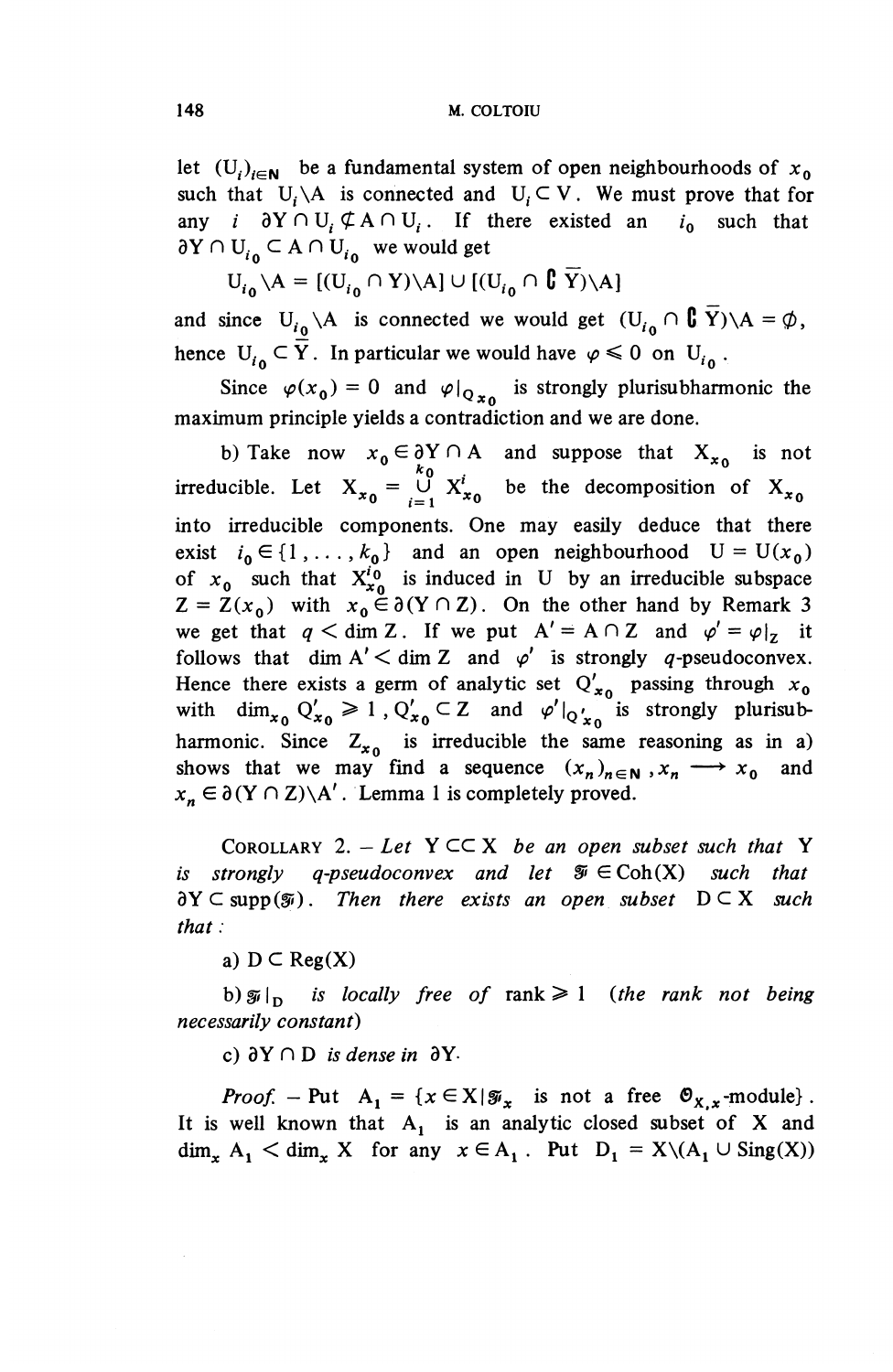and  $D = D_1 \cap supp(\mathcal{F})$ . By Lemma 1 we immediately deduce that D satisfies conditions a), b), c) and we are done.

 $\gamma$ ) Let X be a complex space,  $\mathcal{F} \in \text{Coh}(X)$ ,  $\mathcal{H} = (U_i)_{i \in \mathbb{N}}$ a locally finite open covering of X . Put :

 $Z^p(\mathfrak{U},\mathfrak{F}) =$  the group of p-cocycles with values in  $\mathfrak{F}$ , with its natural topology of Fréchet space

 $H^p(\mathfrak{U}, \mathcal{F}) =$  the p-th group of Čech cohomology of  $\mathcal F$  with respect to U

 $H^{p}(X,\mathcal{F}) =$  the p-th cohomology group of  $\mathcal{F}$  computed using the canonical resolution of Godement

 $\Theta_{\mathfrak{u}} : H^p(\mathfrak{u},\mathcal{F}) \longrightarrow H^p(X,\mathcal{F})$  the natural maps between the above groups.

If U<sub>i</sub> is Stein for any *i* then  $\Theta_{\mathbf{u}}$  are isomorphisms. Let now  $X' \subseteq X$  be an open subset and  $\mathcal{U}' = (U_i')_{i \in \mathbb{N}}$  the covering defined by  $U'_i = U_i \cap X'$ . We have a commutative diagram :

$$
H^{p}(\mathfrak{A}, \mathfrak{F}) \xrightarrow{\Theta_{\mathfrak{A}}} H^{p}(X, \mathfrak{F})
$$
  

$$
H^{p}(\mathfrak{A}', \mathfrak{F}) \xrightarrow{\Theta_{\mathfrak{A}'}} H^{p}(X', \mathfrak{F})
$$

Suppose now  $X$  is a complex manifold and  $E$  is a holomorphic vector bundle over X. Put  $\mathcal{F} = \mathcal{O}(E)$  which is a locally free sheaf on X. Let  $\mathcal{E}^{p,q}(E)$  be the sheaf of germs of  $C^{\infty}$  E-valued forms of type *(p,q)*. Consider the Dolbeault resolution

$$
0 \longrightarrow \mathfrak{G}(E) \longrightarrow \mathfrak{G}^{0,0}(E) \stackrel{\overline{\partial}}{\longrightarrow} \mathfrak{G}^{0,1}(E) \stackrel{\overline{\partial}}{\longrightarrow} \ldots
$$

**Put:**

$$
Z^{p}(X, E) = \ker \{ \Gamma(X, \mathcal{E}^{0, p}(E)) \xrightarrow{\delta} \Gamma(X, \mathcal{E}^{0, p+1}(E)) \}
$$

with its natural topology of Fréchet space

$$
B^{p}(X, E) = \text{Im}\left\{\Gamma(X, \mathcal{E}^{0, p-1}(E)) \stackrel{\partial}{\longrightarrow} \Gamma(X, \mathcal{E}^{0, p}(E))\right\}
$$

$$
H^p_5(X, E) = Z^p(X, E)/B^p(X, E).
$$

Let  $\psi = (\psi_i)_{i \in \mathbb{N}}$  be a partition of unity with respect to  $\mathfrak{A} = (U_i)_{i \in \mathbb{N}}$ . Define  $T_{\mathfrak{A}, \psi} : Z^p(\mathfrak{A}, \mathfrak{O}(E)) \longrightarrow Z^p(X, E)$  by

$$
T_{u,\psi}(\xi) = \sum_{i_0 \cdots i_p} \xi_{i_0 \cdots i_p} \psi_{i_0} \bar{\partial} \psi_{i_1} \wedge \cdots \wedge \bar{\partial} \psi_{i_p}
$$

 $\mathbf{u}$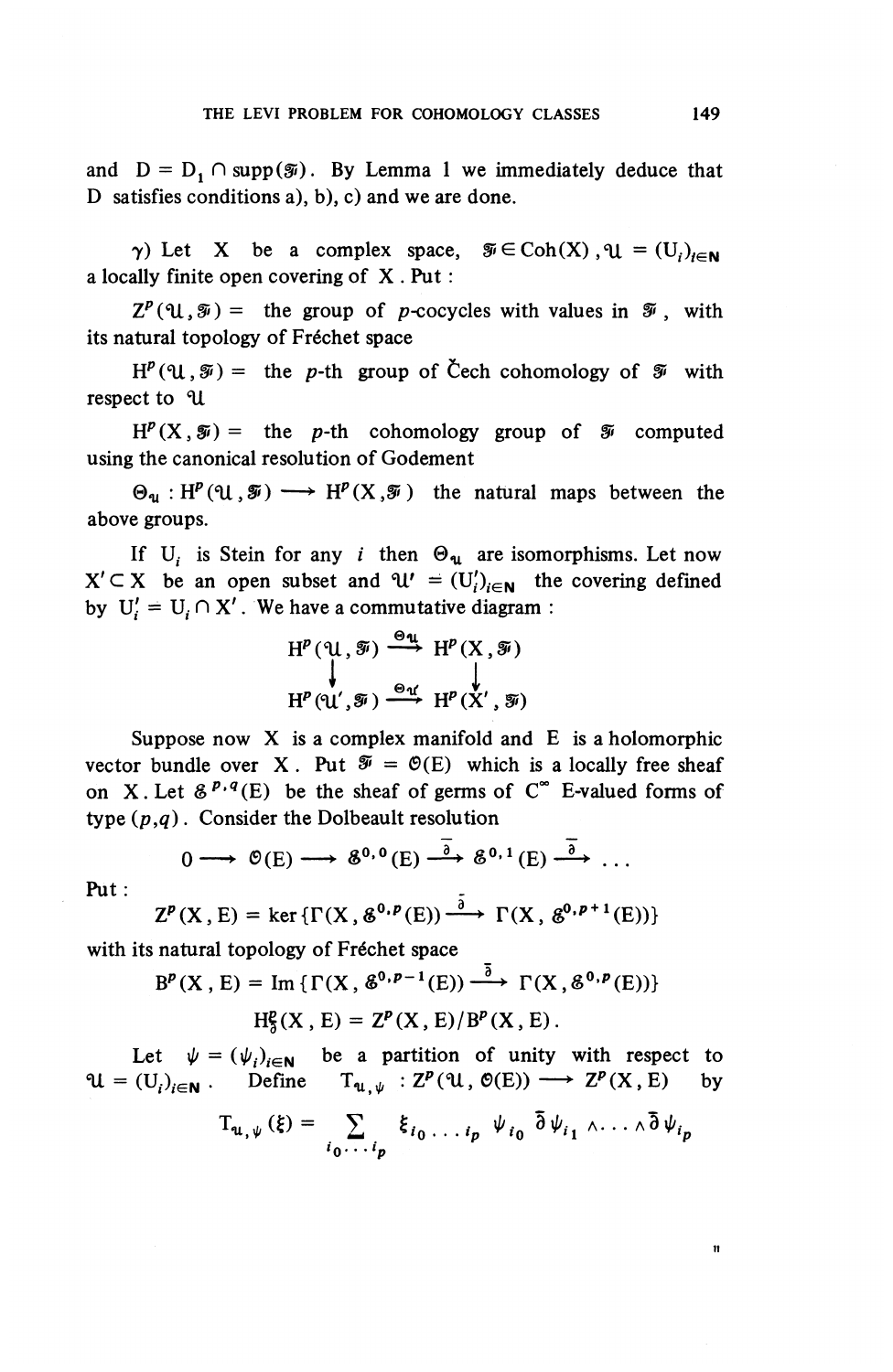$T_{\rm u}$  is a continuous linear operator. The operator

 $T_{\mathfrak{q}}: H^p(\mathfrak{A}, \mathfrak{G}(E)) \longrightarrow H_{\mathfrak{A}}^p(X,E),$ 

induced by  $T_{\mathbf{u}, \psi}$ , does not depend on  $\psi$ . Furthermore if  $U = (U_i)_{i \in \mathbb{N}}$  is a Stein covering then  $T_u$  is an algebraic and topological isomorphism (cf. [3, pp. 225-227]).

Let now  $X' \subset X$  be an open subset and  $\mathcal{U}' = (U_i')_{i \in \mathbb{N}}$  the covering defined by  $U'_i = U_i \cap X'$ . Since  $T_u$  does not depend on  $\psi$  we get the following commutative diagram :

$$
H^{p}(\mathfrak{A}, \mathfrak{G}(E)) \xrightarrow{T_{\mathfrak{A}}} H^{p}_{\mathfrak{d}}(X, E)
$$
  

$$
H^{p}(\mathfrak{A}', \mathfrak{G}(E)) \xrightarrow{T_{\mathfrak{A}'}} H^{p}_{\mathfrak{d}}(X', E)
$$

If  $\mathcal{U} = (U_i)_{i \in \mathbb{N}}$  is a Stein covering of X we may define the isomorphism  $H^p_\delta(X, E) \longrightarrow H^p(X, \mathcal{O}(E))$  as the composed map  $H_5^p(X, E) \xrightarrow{T_{\overline{u}}} H^p(\mathfrak{U}, \mathfrak{O}(E)) \xrightarrow{\Theta_{\mathfrak{U}}} H^p(X, \mathfrak{O}(E)).$  One verifies immediately that the above isomorphism does not depend on ^U and denote this isomorphism by  $L_x$ . For any open subset  $X' \subset X$  we have a commutative diagram :

$$
H_0^p(X, E) \xrightarrow{L_X} H^p(X, \mathcal{O}(E))
$$
  
\n
$$
\downarrow H_0^p(X', E) \xrightarrow{L_{X', \cdot}} H^p(X', \mathcal{O}(E))
$$

6) *Proof of Theorem 2*

We shall suppose  $q > 0$  since the case  $q = 0$  is well known. Let  $\mathcal{U} = (U_i)_{i \in \mathbb{N}}$  be a locally finite Stein covering of Y and  $D \subset X$  having properties a), b), c) from Corollary 2. Put  $D' = D \cap Y$ ,  $U_i' = U_i \cap D$ ,  $U' = (U_i')_{i \in \mathbb{N}} =$  a locally finite open covering of D'. Let  $\psi = (\psi_i)_{i \in \mathbb{N}}$  be a partition of unity with respect to *c \Jit* and let E be a holomorphic vector bundle over D such that  $\mathcal{F}|_{\mathsf{D}} \xrightarrow{\sigma} \mathcal{O}(E).$ 

Consider the linear continuous map

$$
R: Z^q(\mathfrak{A}, \mathcal{F}) \longrightarrow Z^q(D', E)
$$

obtained by composition of the maps

 $Z^q(\mathfrak{U},\mathfrak{F})\longrightarrow Z^q(\mathfrak{U}',\mathfrak{F})\stackrel{\sigma}{\longrightarrow} Z^q(\mathfrak{U}',\mathfrak{O}(E))\stackrel{\mathrm{T}_{\mathfrak{U}'\psi}}{\longrightarrow} Z^q(D',E).$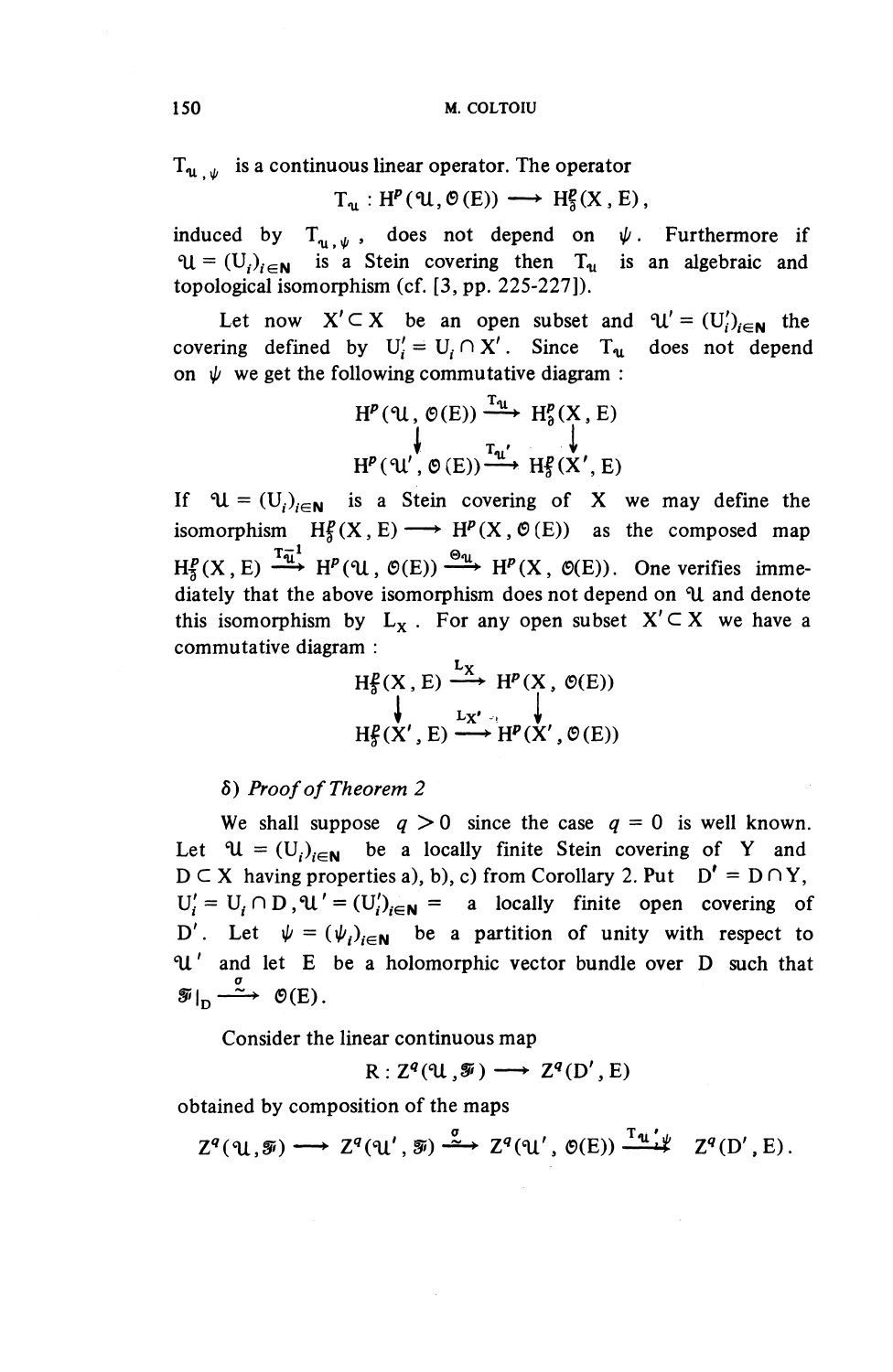Let V be an open neighbourhood of  $\partial Y$  and let  $\varphi \in C^{\infty}(V,R)$ be a strongly  $q$ -pseudoconvex function such that

$$
V \cap Y = \{x \in V | \varphi(x) < 0\}.
$$

Let  $(p_i)_{i \in \mathbb{N}} \subset \partial Y \cap D$  be a dense subset of points of  $\partial Y \cap D$ ,  $p_i \neq p_i$ for  $i \neq j$ .

For each  $j \in \mathbb{N}$  we may find a neighbourhood  $V_j \subset \subset V \cap D$ of  $p_i$  and we may find in  $V_i$ :

 $-q$ -discs  $D_{\nu}f(r)$   $0 \leq r \leq r_i$   $\nu \in \mathbb{N}^*$  having the properties from the proof of  $[4,$  Théorème 3]

 $-L_j\subset V_j$  closed submanifolds such that  $L_j\cap \overline{Y} = \{p_j\}$  (here  $L_i$  corresponds to the set A in the proof of [4, Proposition 6])

 $-$  differential forms  $t^j_\alpha \in Z^q (V_i \backslash L_i, E)$   $(\alpha \in N^{q+1})$  such that the following holds :

for any element of the form  $t_j = \sum c_\alpha t^j_{\alpha+1}$   $c_\alpha \in \mathbb{C}$  (the sum being a finite and not all of the  $c_a$ 's being zero) there exists an E<sup>\*</sup>-valued  $(q, 0)$  holomorphic form  $\gamma_i$  on V<sub>i</sub> (E<sup>\*</sup> is the dual of E) such that  $\lim_{p \to \infty} |\int_{D_{p} f(r)} \gamma_j \wedge t_j| = \infty$ .

Let  $\rho_i \in C_0^{\infty}(V,R)$ ,  $\rho_i \geq 0$ ,  $\rho_i|L_i= 0$ ,  $\rho_i>0$  on  $\partial Y\setminus\{p_i\}$  and choose  $\epsilon_i > 0$  such that  $\varphi - \epsilon_i \rho_i$  is strongly *q*-pseudoconvex on V. Putting  $Y_i = Y \cup \{x \in V | \varphi(x) - \epsilon_i \rho_i(x) \leq 0\}$  we get  $\overline{Y} \setminus \{p_i\} \subset Y_i$ ,  $p_i \in \partial Y \cap \partial Y_i$  and  $Y_i \cap L_i = \emptyset$ .

Take now  $h_i \in C_0^\infty (V_i, R)$ ,  $h_i \ge 0$ ,  $h_i(p_i) > 0$  and  $\epsilon_i' > 0$ such that  $\varphi - \epsilon_j \rho_j - \epsilon'_j h_j$  is strongly q-pseudoconvex on V and<br>put  $V'_j = \{x \in V_j | \varphi(x) - \epsilon_j \rho_j(x) - \epsilon'_j h_j(x) < 0\}$  and  $Y'_j = Y_j \cup V'_j$ . Then  $V_i'$  is an open neighbourhood of  $p_j$ ,  $Y_j \cap V_j' = Y_j \cap V_j$  and  $Y'_i$  is strongly q-pseudoconvex, hence dim<sub>c</sub>  $H^{q+1}(Y'_i, \mathcal{F}) < \infty$ 

Let  $S_i \subset Z^q(Y_i \cap V_i, E)$  be the linear span of the elements of the form  $t_{\alpha+1}^j$  ( $\alpha \in \mathbb{N}^{q+1}$ ) and let  $K_i \subset H^q(Y_i \cap V_i, \mathcal{F})$  be the image of  $S_i$  by the map

$$
\delta_j: \mathbb{Z}^q(Y_j \cap V_j, E) \longrightarrow H^q(Y_j \cap V_j, \mathcal{F})
$$

obtained by composing the maps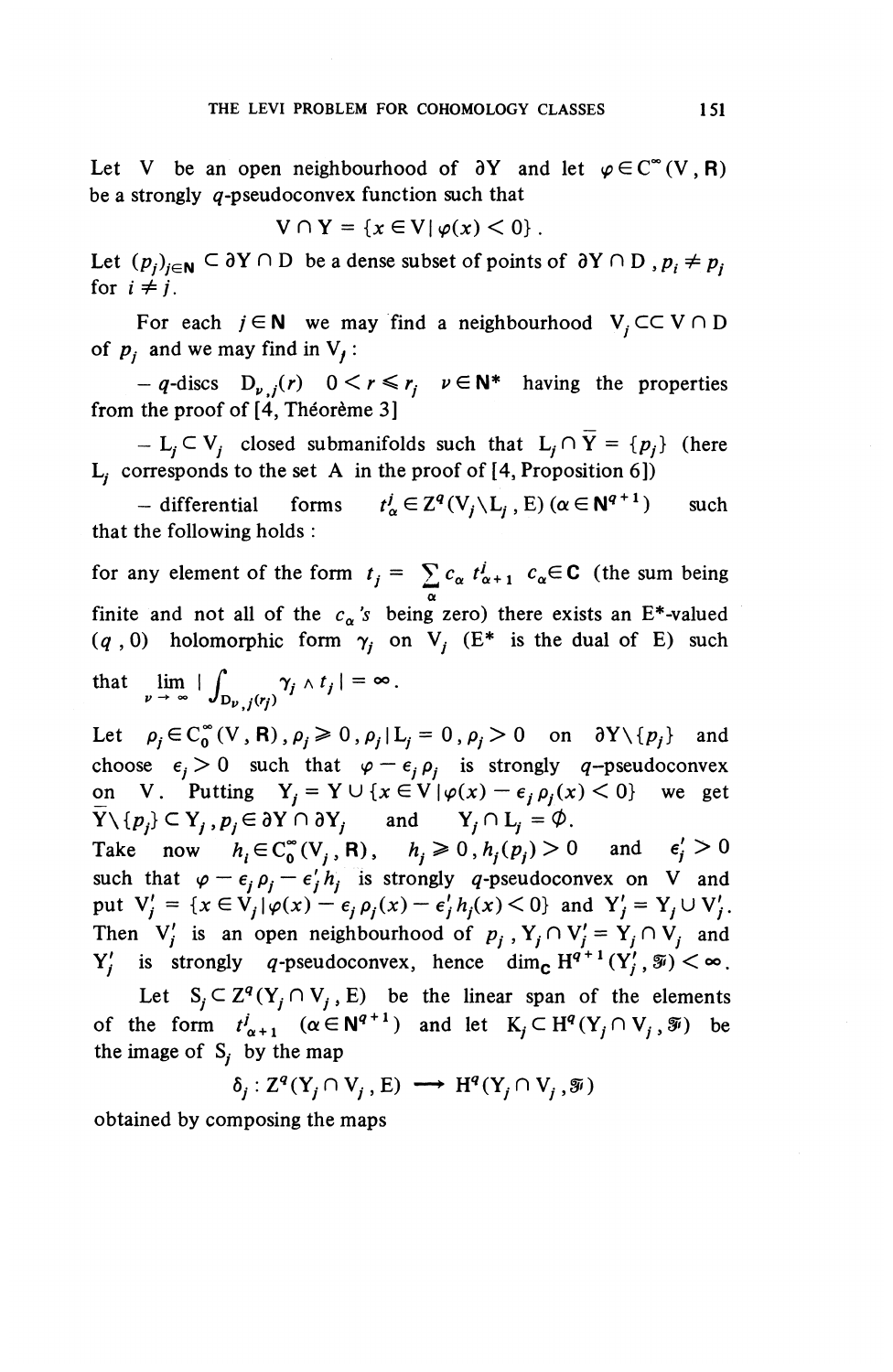$$
Z^{q}(Y_{j} \cap V_{j}, E) \longrightarrow H_{\delta}^{q}(Y_{j} \cap V_{j}, E)
$$
  

$$
\xrightarrow{L_{Y_{j} \cap V_{j}} H^{q}(Y_{j} \cap V_{j}, \Theta(E))} \xrightarrow{\sigma} H^{q}(Y_{j} \cap V_{j}, \mathcal{F})
$$

By [4, Proposition 6] we have dim<sub>c</sub>  $K_i = \infty$ . By Mayer-Vietoris exact sequence

 $H^q(Y_i,\mathcal{F})\oplus H^q(V_i',\mathcal{F})\xrightarrow{\alpha_j} H^q(Y_i\cap V_j,\mathcal{F})\xrightarrow{\beta_j} H^{q+1}(Y_i',\mathcal{F})$ and by the conditions dim<sub>c</sub>  $K_i = \infty$ , dim<sub>c</sub>  $H^{q+1}(Y_i', \mathcal{F}) < \infty$  there exists  $d_i \in K_i \setminus \{0\}$  such that  $\beta_i(d_i) = 0$ . Let  $t_i \in S_i$  such that  $\delta_i(t_j) = d_i$  and let  $\xi_j \in H^q(Y_j, \mathcal{F}), v_j \in H^q(V'_j, \mathcal{F})$  such that  $\xi_j |_{Y_j \cap V_j} - v_j |_{Y_j \cap V_j} = d_j$ .

If  $V''_i \subset V'_i$  is a Stein neighbourhood of  $p_i$  we have  $\xi_i$   $|Y_i \cap V_i'| = d_i$ . Put  $\xi_i' = \xi_i|_Y$  and let  $\tau_i \in \mathbb{Z}^q(\mathfrak{U}, \mathfrak{F})$  be such that  $\xi_i'$  is the image of  $\tau_i$  by the map

$$
Z^{q}(\mathfrak{A},\mathfrak{F})\longrightarrow H^{q}(\mathfrak{A},\mathfrak{F})\stackrel{\Theta_{\mathfrak{A}}}{\longrightarrow}H^{q}(Y,\mathfrak{F})\ .
$$

Let  $\eta_i$  be the restriction of  $\tau_i$  on D', i.e.  $\eta_i = R(\tau_i)$ .

We claim that for any point  $p<sub>s</sub>$  and for any  $j \in N$  there exist a Stein neighbourhood  $U_s^j$  of  $p_s$ ,  $U_s^j \subset D$ , and an E-valued  $C^{\infty}$  form  $\lambda_s^j$  of type  $(0, q - 1)$  on  $V_s^j = Y \cap U_s^j$  such that  $C^{\infty}$  form  $\lambda_s^j$  of type  $(0, q - 1)$  on  $V_s^j = Y \cap U_s^j$  such that

a)  $\eta_j|_{\mathbf{v}_j^j} = \overline{\partial} \lambda_s^j$  for  $j \neq s$ <br>b)  $\eta_j|_{\mathbf{v}_j^j} = t_j + \overline{\partial} \lambda_j^j$  for  $j = s$ .

The claim can be proved like this : for any  $s \neq j$  take  $U^j_s$  a Stein neighbourhood of  $p_s$  contained in  $Y_i \cap D$  and for  $s = j$ take  $U_i^j = V_i^{\prime\prime}$ .

Let  $\mathfrak{N}^j$ , be the Stein covering of  $V^j$ , given by  $\{U_i \cap V^j | i \in \mathbb{N} \}$ . We have a commutative diagram  $T_{\mathcal{R}}$ 

 $H^q(\mathfrak{A}, \mathfrak{F}) \longrightarrow H^q(\mathfrak{N}^j_s, \mathfrak{F}) \xrightarrow{\sigma} H^q(\mathfrak{N}^j_s, \mathfrak{O}(E)) \xrightarrow{\tau_{\mathfrak{R}}^j} H^q_{\mathfrak{d}}(V^j_s, E)$  $R^1_{\mathcal{S}}(\mathcal{C}_s, \mathcal{Y}) \longrightarrow H^1(\mathcal{C}\mathcal{C}_s, \mathcal{O}(E)) \longrightarrow H^2_{\mathcal{S}}(\mathcal{C}_s, E)$ <br>  $R^1_{\mathcal{S}}(\mathcal{C}_s, \mathcal{Y}) \longrightarrow H^2_{\mathcal{S}}(\mathcal{C}_s, \mathcal{V})$  $\begin{array}{ccc} \n\lambda_{\alpha}^{(1)}, \mathcal{P} & \longrightarrow & \n\Lambda_{\alpha}^{(1)} & \longrightarrow & \n\lambda_{\alpha}^{(2)} & \lambda_{\alpha}^{(1)} & \lambda_{\alpha}^{(2)} & \n\end{array}$  $H^q(Y, \mathcal{F}) \longrightarrow H^q(V_s^j, \mathcal{F}) \xrightarrow{\sigma} H^q(V_s^j, \mathcal{O}(E)) \xrightarrow{\text{id}} H^q(V_s^j, \mathcal{O}(E))$ 

which gives us a). Property b) can be deduced from the following diagram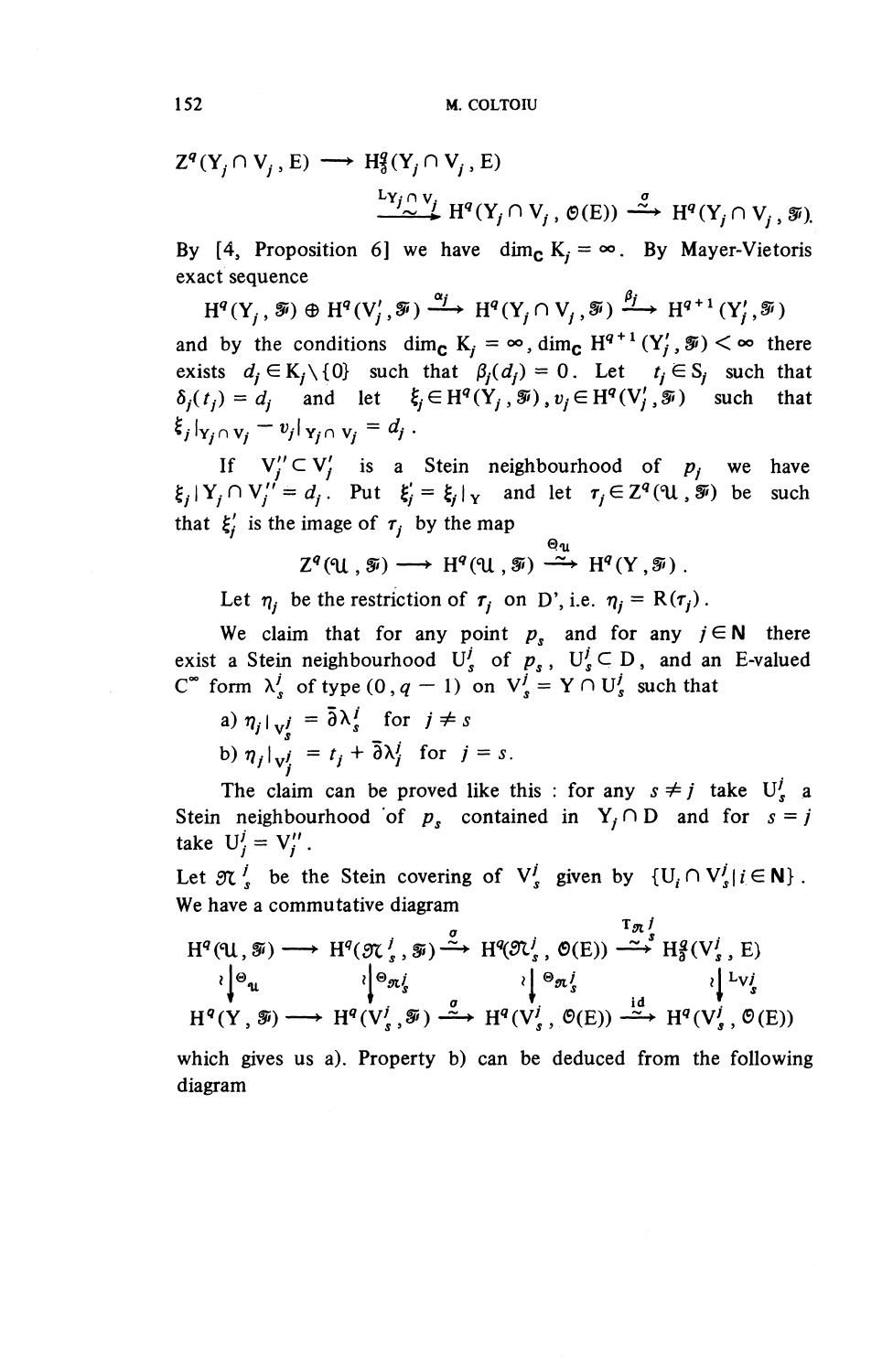$$
H^{q}(\mathfrak{A},\mathfrak{F})\longrightarrow H^{q}(\mathfrak{A}_{j}^{\prime},\mathfrak{F})\xrightarrow{\sigma} H^{q}(\mathfrak{A}_{j}^{\prime},\mathfrak{G}(E))\xrightarrow{\tau_{\mathfrak{A}}^{\prime}} H^{q}_{3}(V_{j}^{\prime},E)\longrightarrow H^{q}_{3}(Y_{j}\cap V_{j},E)
$$
\n
$$
\xrightarrow{\iint_{\mathfrak{B}_{\mathfrak{A}}^{\prime}}} \iint_{\mathfrak{B}_{\mathfrak{A}}^{\prime}} \mathfrak{g}_{\mathfrak{A}}^{\prime}(\mathfrak{g}_{\mathfrak{A}}^{\prime},\mathfrak{G}(E))\xrightarrow{\tau_{\mathfrak{A}}^{\prime}} H^{q}_{3}(V_{j}^{\prime},E)\longrightarrow H^{q}_{3}(Y_{j}\cap V_{j},E)
$$
\n
$$
H^{q}(Y,\mathfrak{F})\longrightarrow H^{q}(V_{j}^{\prime},\mathfrak{F})\xrightarrow{\alpha} H^{q}(V_{j}^{\prime},\mathfrak{G}(E))\xrightarrow{\iint_{\mathfrak{A}}^{\prime}} H^{q}(Y_{j}\cap V_{j},\mathfrak{G}(E))
$$
\n
$$
H^{q}(Y_{j}\cap V_{j},\mathfrak{F})\xrightarrow{\sigma} H^{q}(Y_{j}\cap V_{j},\mathfrak{F})
$$

Let now  $\gamma_i$  be an E<sup>\*</sup>-valued holomorphic  $(q, 0)$  form on V<sub>i</sub> such that

1)  $\lim_{\nu \to \infty} \left| \int_{D_{\nu,j}(r_j)} \gamma_j \wedge t_j \right| = \infty$ .

Using 1), relations a), b). Stokes' theorem and the fact that for any  $0 \lt r \le r_i$  we have  $\bigcup_{i=1}^{\infty} [D_{\nu,i}(r_i) \setminus D_{\nu,i}(r)] \subset \subset D'$  it follows that

2)  $\lim_{\nu \to \infty} \iint_{\mathcal{D}_{\nu,j}(r_j)} \gamma_j \wedge \eta_j | = \infty$ 

and

3) 
$$
|\int_{D_{\nu,j}(r_j)} \gamma_j \wedge \eta_s| \leq p_s^j \text{ if } j \neq s
$$

where  $0 < p^j < \infty$ .

Let  $k_i > 0$  be sufficiently small real numbers such that for  $|c_j| < k_j, c_j \in \mathbf{C}$ , the series  $\sum c_j \tau_j$  converges in  $\mathbb{Z}^q(\mathfrak{U}, \mathcal{F})$  and put  $\eta = R \left(\sum c_j \tau_j\right) \in Z^q(D', E)$ . If  $c_j \neq 0$  are chosen sufficiently  $\left(\sum_{j} c_j \tau_{j}\right)$ small then we get by 2) and 3) that

4) 
$$
\lim_{\nu \to \infty} |\int_{D_{\nu,j}(r_j)} \gamma_j \wedge \eta| = \infty.
$$

Since  $\bigcup_{n=1}^{\infty}$   $[D_{\nu,j}(r_j)\setminus D_{\nu,j}(r)]\subset\subset D'$  we get that 4) holds for any  $0 < r \le r_i$  from which we immediately deduce, via Stokes' theorem, that  $\sum_{i} c_i \tau_i$ , defines an element in  $H^q(Y,\mathcal{F})$  not extendable in  $\frac{2}{J}$ any point of  $\partial Y$ . Theorem 2 is completely proved.